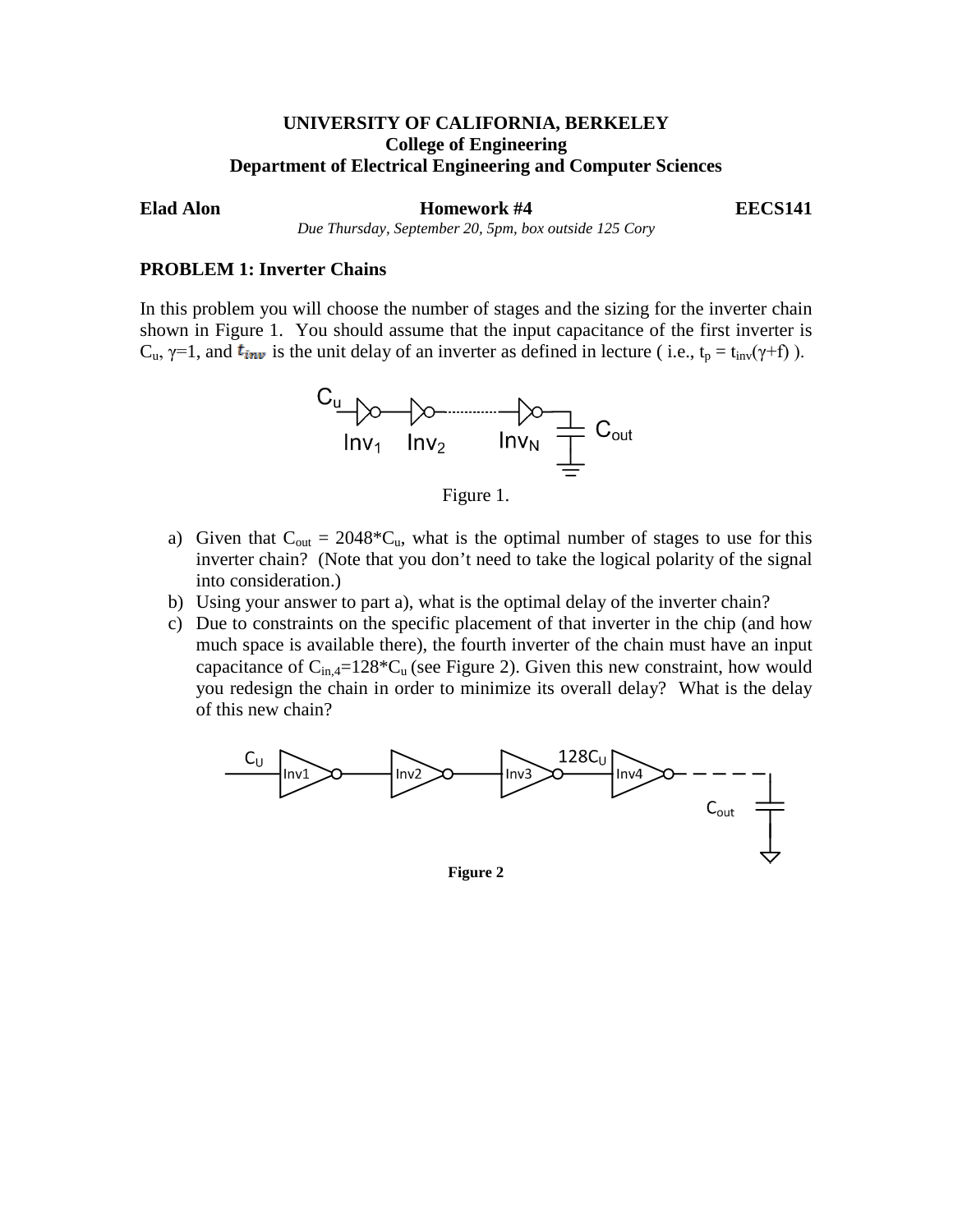# **PROBLEM 2: Complex Gate Delay**



Figure 3.

For this problem you should assume that  $L_{min} = 100$ nm,  $C_g=2$  fF/ $\mu$ m,  $C_p=1.6$  fF/ $\mu$ m,  $R_p=20 \text{ k}\Omega/\square$ , and  $R_n=10 \text{ k}\Omega/\square$ ,  $C_{out}=12 \text{ fF}$ .

- a) If  $B = 0$ ,  $C=1$ ,  $D = 0$ , draw the switch model you would use to calculate the delay of the gate when A transitions from 0 to 1. What are the initial/final values of the output?
- b) What is the delay of the gate in this case?
- c) Repeat parts a) and b) for  $A = 1$ ,  $B=0$ ,  $D = 0$ , and C transitioning from 1 to 0.
- d) Use HSPICE to simulate the delay of the gate under the conditions from (a) and (c). You can assume that the rise time of the input that is transitioning is 100ps. How well does the simulated delay match with your predictions from (b) and (c)?

### **PROBLEM 3: Complex Logic and LE**

For this problem you should assume that  $\gamma=1$  and t<sub>inv</sub> is the unit delay of an inverter as defined in lecture ( i.e.,  $t_p = t_{inv}(\gamma + f)$  ). You should also express all of your delay answers in units of  $t_{inv}$ .

a) Implement the logic function given by the expression shown below as a complex CMOS gate.

$$
S = AB + C(D + E)
$$

- b) Assuming the complex gate is sized for equal rise and fall delays, what is the LE of the gate from the A input? What is the LE of the gate from the C input?
- c) Now call  $C_{in}$  the input capacitance associated with input A. Assuming that  $C_L$  =  $4,000^{\circ}C_{in}$  and that you can add as many inverters as you'd like after the complex